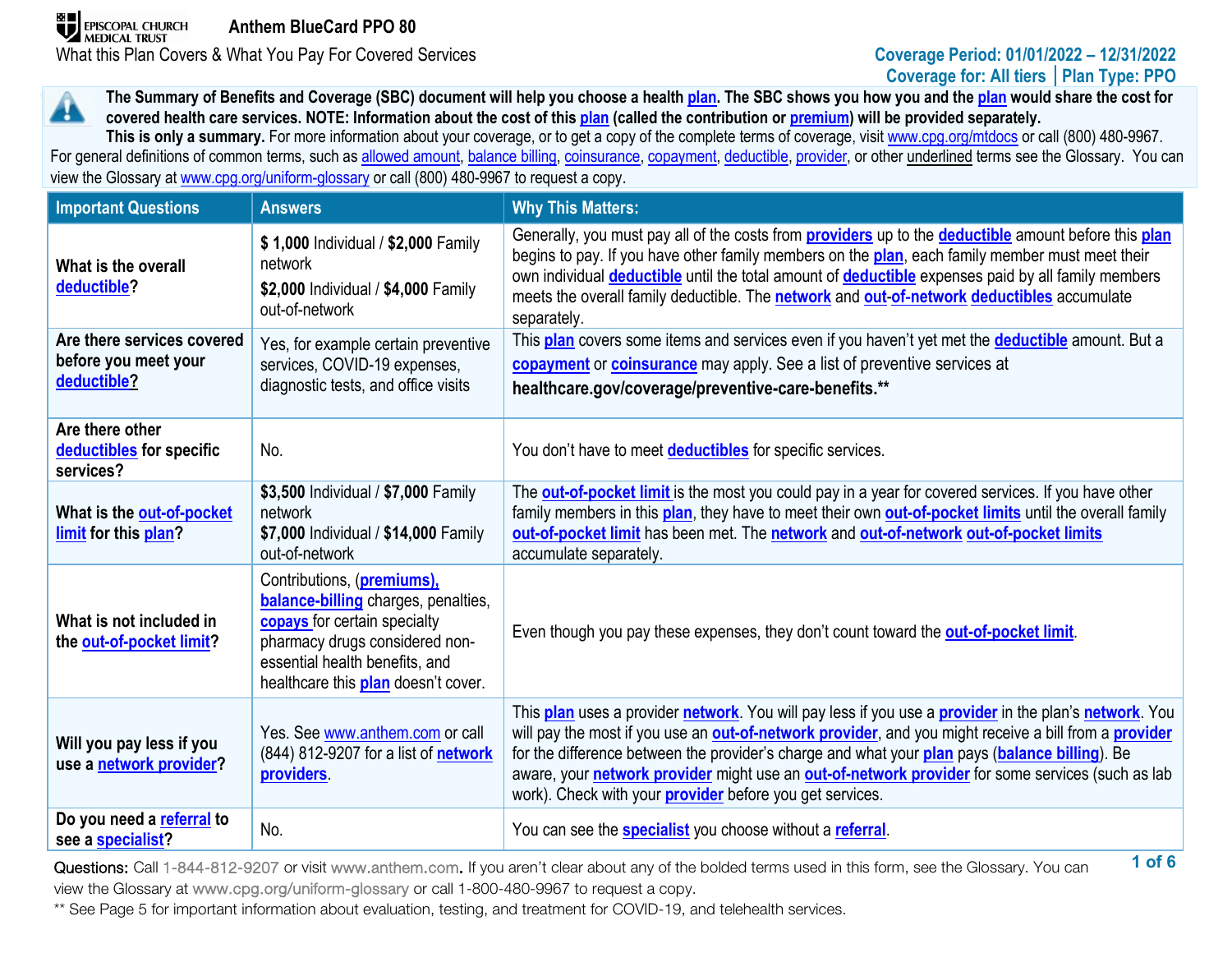All **[copayment](https://www.healthcare.gov/sbc-glossary/#copayment)** and **[coinsurance](https://www.healthcare.gov/sbc-glossary/#coinsurance)** costs shown in this chart are after your **[deductible](https://www.healthcare.gov/sbc-glossary/#deductible)** has been met, if a **[deductible](https://www.healthcare.gov/sbc-glossary/#deductible)** applies. 4

| <b>Common</b>                                                |                                                     |                                                     | <b>What You Will Pay</b>                                  | Limitations, Exceptions, & Other Important                                                                                                                                                                                                                              |  |
|--------------------------------------------------------------|-----------------------------------------------------|-----------------------------------------------------|-----------------------------------------------------------|-------------------------------------------------------------------------------------------------------------------------------------------------------------------------------------------------------------------------------------------------------------------------|--|
| <b>Medical Event</b>                                         | <b>Services You May Need</b>                        | <b>Network Provider</b><br>(You will pay the least) | <b>Out-of-Network Provider</b><br>(You will pay the most) | <b>Information</b>                                                                                                                                                                                                                                                      |  |
|                                                              | Primary care visit to treat an<br>injury or illness | \$30 copay/visit                                    | 50% coinsurance                                           | $**$                                                                                                                                                                                                                                                                    |  |
|                                                              | <b>Specialist visit</b>                             | \$45 copay/visit                                    | 50% coinsurance                                           |                                                                                                                                                                                                                                                                         |  |
| If you visit a health<br>care provider's office<br>or clinic | <b>Preventive care/screening/</b><br>immunization   | No charge.                                          | 50% coinsurance                                           | You may have to pay for services that aren't<br>preventive. Ask your <b>provider</b> if the services<br>needed are preventive. Then check what your<br>plan will pay for. See a list of preventive<br>services at healthcare.gov/coverage/<br>preventive-care-benefits. |  |
| If you have a test                                           | Diagnostic test (x-ray, blood<br>work)              | 20% coinsurance                                     | 50% coinsurance                                           | <b>Deductible</b> does not apply. **                                                                                                                                                                                                                                    |  |
|                                                              | Imaging (CT/PET scans, MRIs)                        | 20% coinsurance                                     | 50% coinsurance                                           | <b>Deductible</b> does not apply. **                                                                                                                                                                                                                                    |  |
| If you have outpatient                                       | Facility fee (e.g., ambulatory<br>surgery center)   | 20% coinsurance                                     | 50% coinsurance                                           | None.                                                                                                                                                                                                                                                                   |  |
| surgery                                                      | Physician/surgeon fees                              | 20% coinsurance                                     | 50% coinsurance                                           | None.                                                                                                                                                                                                                                                                   |  |
| If you need immediate                                        | <b>Emergency room care</b>                          | \$250 copay/visit                                   | \$250 copay/visit                                         | The \$250 <b>copay</b> will be waived if you are<br>admitted to the hospital as an inpatient within<br>24 hours. Deductible does not apply. **                                                                                                                          |  |
| medical attention                                            | <b>Emergency medical</b><br>transportation          | 20% coinsurance                                     | 20% coinsurance                                           | <b>Deductible</b> does not apply. **                                                                                                                                                                                                                                    |  |
|                                                              | <b>Urgent care</b>                                  | \$50 copay                                          | \$50 copay                                                | $**$                                                                                                                                                                                                                                                                    |  |
| If you have a hospital                                       | Facility fee (e.g., hospital room)                  | 20% coinsurance                                     | 50% coinsurance                                           |                                                                                                                                                                                                                                                                         |  |
| stay                                                         | Physician/surgeon fees                              | 20% coinsurance                                     | 50% coinsurance                                           | Prior authorization is required. **                                                                                                                                                                                                                                     |  |

\* For more information about limitations and exceptions, see the plan or policy document at [www.cpg.org.](http://www.cpg.org/) **2 of 6**

\*\* See Page 5 for important information about evaluation, testing, and treatment for COVID-19, and telehealth services.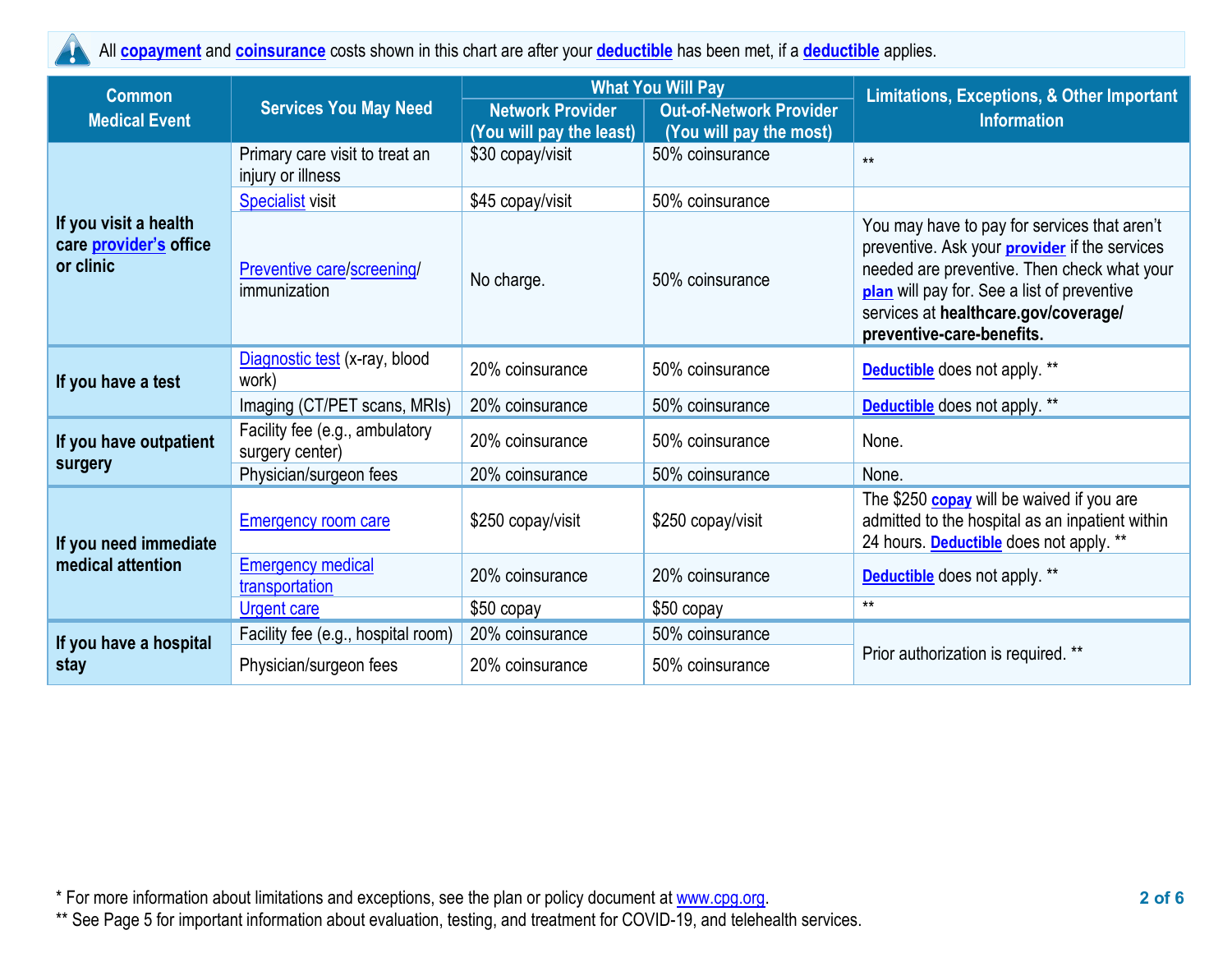| <b>Common</b>                                                 |                                                                                          |                                                     | <b>What You Will Pay</b>                                  | <b>Limitations, Exceptions, &amp; Other Important</b>                                                                                  |  |
|---------------------------------------------------------------|------------------------------------------------------------------------------------------|-----------------------------------------------------|-----------------------------------------------------------|----------------------------------------------------------------------------------------------------------------------------------------|--|
| <b>Medical Event</b>                                          | <b>Services You May Need</b>                                                             | <b>Network Provider</b><br>(You will pay the least) | <b>Out-of-Network Provider</b><br>(You will pay the most) | <b>Information</b>                                                                                                                     |  |
|                                                               | Outpatient services                                                                      | \$30 copay/visit                                    | 30% coinsurance                                           | Prior authorization is required for inpatient                                                                                          |  |
| If you need mental                                            | Inpatient services                                                                       | 20% coinsurance                                     | 50% coinsurance                                           | services.                                                                                                                              |  |
| health, behavioral<br>health, or substance<br>abuse services. | Colleague Group                                                                          | 30% coinsurance                                     | 30% coinsurance                                           | The plan will reimburse 70% up to a maximum<br>reimbursable fee of \$40. The member is<br>responsible for all costs above that amount. |  |
|                                                               | Office visits                                                                            | \$30 copay                                          | 50% coinsurance                                           | <b>Copay</b> applies only to the visit to confirm<br>pregnancy. In-network deductible does not<br>apply.                               |  |
| If you are pregnant                                           | Childbirth/delivery professional<br>services<br>Childbirth/delivery facility<br>services | 20% coinsurance                                     | 50% coinsurance                                           | Well-newborn care is covered. Newborn must<br>be enrolled in the Plan within 30 days of birth.                                         |  |
|                                                               | Home health care                                                                         | 20% coinsurance                                     | 50% coinsurance                                           | Limited to 210 visits per plan year. Prior<br>authorization is required.                                                               |  |
| If you need help                                              | <b>Rehabilitation services</b>                                                           | \$30 PCP/\$45 specialist<br>copay                   | 50% coinsurance                                           | Benefits include hearing/speech, physical, and<br>occupational therapy. Limited to 60 visits per                                       |  |
| recovering or have<br>other special health                    | <b>Habilitation services</b>                                                             | \$30 PCP/\$45 specialist<br>copay                   | 50% coinsurance                                           | plan year, combined facility and office, per<br>each of the three therapies.                                                           |  |
| needs                                                         | <b>Skilled nursing care</b>                                                              | 20% coinsurance                                     | 50% coinsurance                                           | Limited to 60 days per plan year, combined<br>with acute rehabilitation. Prior authorization is<br>required.                           |  |
|                                                               | Durable medical equipment                                                                | 20% coinsurance                                     | 50% coinsurance                                           |                                                                                                                                        |  |
|                                                               | <b>Hospice services</b>                                                                  | No charge.                                          | 50% coinsurance                                           | Prior authorization is required.                                                                                                       |  |
| If your child needs                                           | Children's eye exam                                                                      | Not covered.                                        | Not covered.                                              | Vision benefits are available through EyeMed                                                                                           |  |
| dental or eye care                                            | Children's glasses                                                                       | Not covered.                                        | Not covered.                                              | Vision Care.                                                                                                                           |  |
|                                                               | Children's dental check-up                                                               | Not covered.                                        | Not covered.                                              |                                                                                                                                        |  |

\* For more information about limitations and exceptions, see the plan or policy document at [www.cpg.org.](http://www.cpg.org/) **3 of 6**

\*\* See Page 5 for important information about evaluation, testing, and treatment for COVID-19, and telehealth services.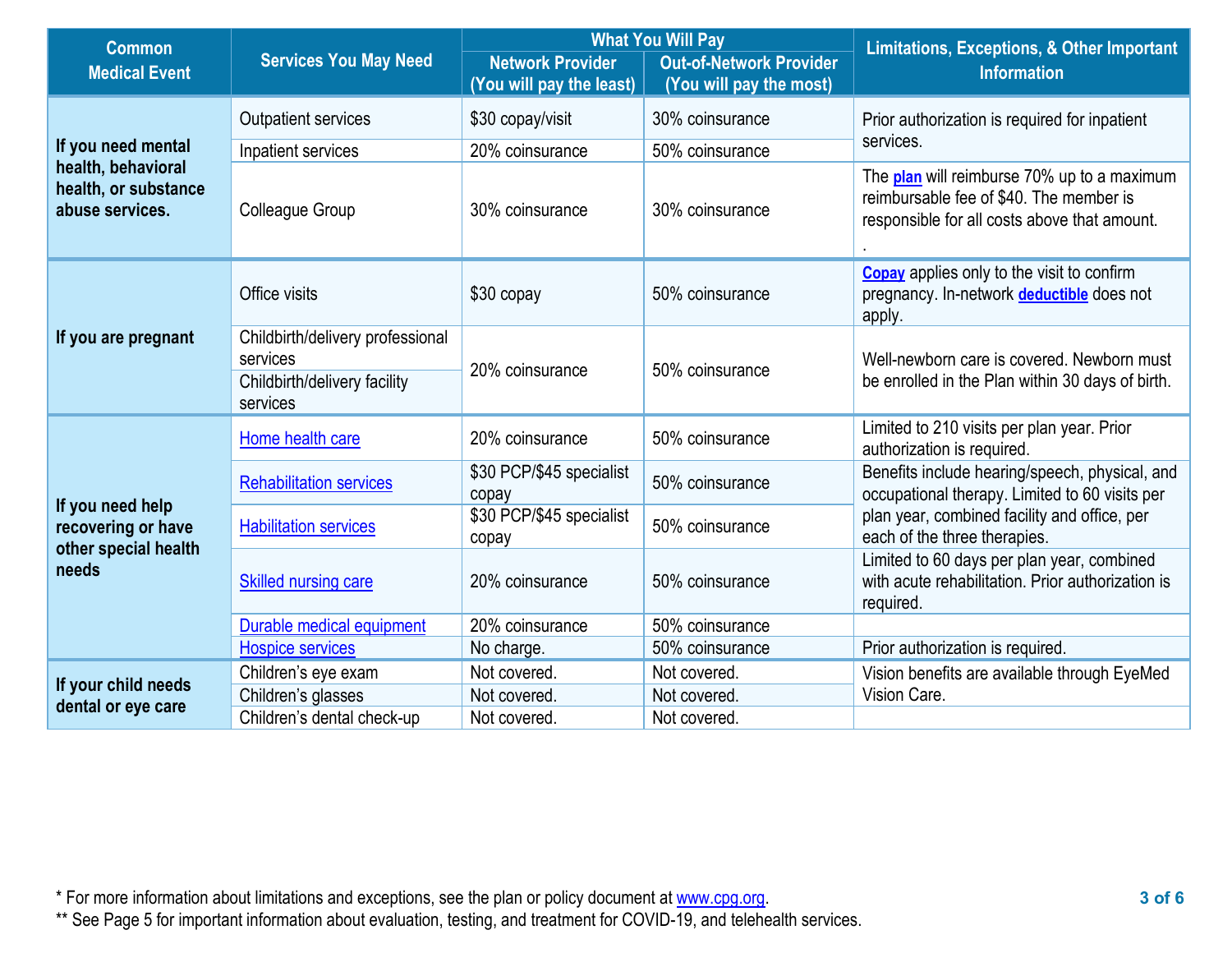<span id="page-3-0"></span>

| <b>Common</b>                                                                        |                                                     |                                                                                                                                                                                                                                                                                                        |                                             | <b>What You Will Pay</b> | Limitations, Exceptions, & Other Important                                           |                                                                                                                                                                                                               |
|--------------------------------------------------------------------------------------|-----------------------------------------------------|--------------------------------------------------------------------------------------------------------------------------------------------------------------------------------------------------------------------------------------------------------------------------------------------------------|---------------------------------------------|--------------------------|--------------------------------------------------------------------------------------|---------------------------------------------------------------------------------------------------------------------------------------------------------------------------------------------------------------|
| <b>Services You May Need</b><br><b>Medical Event</b>                                 |                                                     |                                                                                                                                                                                                                                                                                                        | <b>Standard Prescription</b><br><b>Plan</b> |                          | <b>Premium Prescription</b><br><b>Plan</b>                                           | <b>Information</b>                                                                                                                                                                                            |
|                                                                                      |                                                     | <b>Retail</b>                                                                                                                                                                                                                                                                                          | Home<br><b>Delivery</b>                     | Retail                   | Home<br><b>Delivery</b>                                                              |                                                                                                                                                                                                               |
|                                                                                      | Generic drugs                                       | Up to $$10$                                                                                                                                                                                                                                                                                            | Up to $$25$                                 | Up to $$5$               | Up to $$12$                                                                          |                                                                                                                                                                                                               |
| If you need drugs to<br>treat your illness or<br>condition<br>More information about | Preferred brand drugs                               | Up to $$40$                                                                                                                                                                                                                                                                                            | Up to \$100                                 | Up to $$30$              | Up to $$75$                                                                          | You may get up to a 30-day supply when using<br>a retail pharmacy, and up to a 90-day supply<br>when using home delivery. See "Important"<br>Questions" regarding the Plan's out-of-pocket<br>limit on page 1 |
| prescription drug                                                                    | Non-preferred brand drugs<br><b>Specialty drugs</b> | Up to \$80                                                                                                                                                                                                                                                                                             | Up to \$200                                 | Up to $$60$              | Up to $$150$                                                                         |                                                                                                                                                                                                               |
| coverage is available at<br>www.express-<br>scripts.com                              |                                                     | Your cost is based on whether the specialty drug is a<br>preferred brand or non-preferred brand drug. Certain<br>specialty drugs are considered non-essential health<br>benefits and <b>copayments</b> may be set to the maximum<br>of above or any available manufacturer-funded copay<br>assistance. |                                             |                          | For a complete list of non-essential specialty<br>medications, see SaveonSP.com/cpg. |                                                                                                                                                                                                               |

# **Excluded Services & Other Covered Services:**

| Services Your Plan Generally Does NOT Cover (Check your policy or plan document for more information and a list of any other excluded services.) |                          |  |                     |  |                      |
|--------------------------------------------------------------------------------------------------------------------------------------------------|--------------------------|--|---------------------|--|----------------------|
|                                                                                                                                                  | Cosmetic surgery         |  | Dental care (Adult) |  | Long-term care       |
|                                                                                                                                                  | Routine eye care (Adult) |  | Routine foot care   |  | Weight loss programs |

| Other Covered Services (Limitations may apply to these services. This isn't a complete list. Please see your plan document.) |                      |  |                          |  |                                                       |
|------------------------------------------------------------------------------------------------------------------------------|----------------------|--|--------------------------|--|-------------------------------------------------------|
|                                                                                                                              | Acupuncture          |  | <b>Bariatric surgery</b> |  | Chiropractic care                                     |
|                                                                                                                              | Hearing aids         |  | Infertility treatment    |  | Non-emergency care when traveling outside the<br>U.S. |
|                                                                                                                              | Private-duty nursing |  |                          |  |                                                       |

<sup>&</sup>lt;sup>1</sup> Coverage for non-emergency care when traveling outside the U.S. applies only to services available through Anthem Blue Cross and Blue Shield. Non-emergency care outside the U.S. is not available through Express Scripts.

<sup>\*</sup> For more information about limitations and exceptions, see the plan or policy document at [www.cpg.org.](http://www.cpg.org/) **4 of 6**

<sup>\*\*</sup> See Page 5 for important information about evaluation, testing, and treatment for COVID-19, and telehealth services.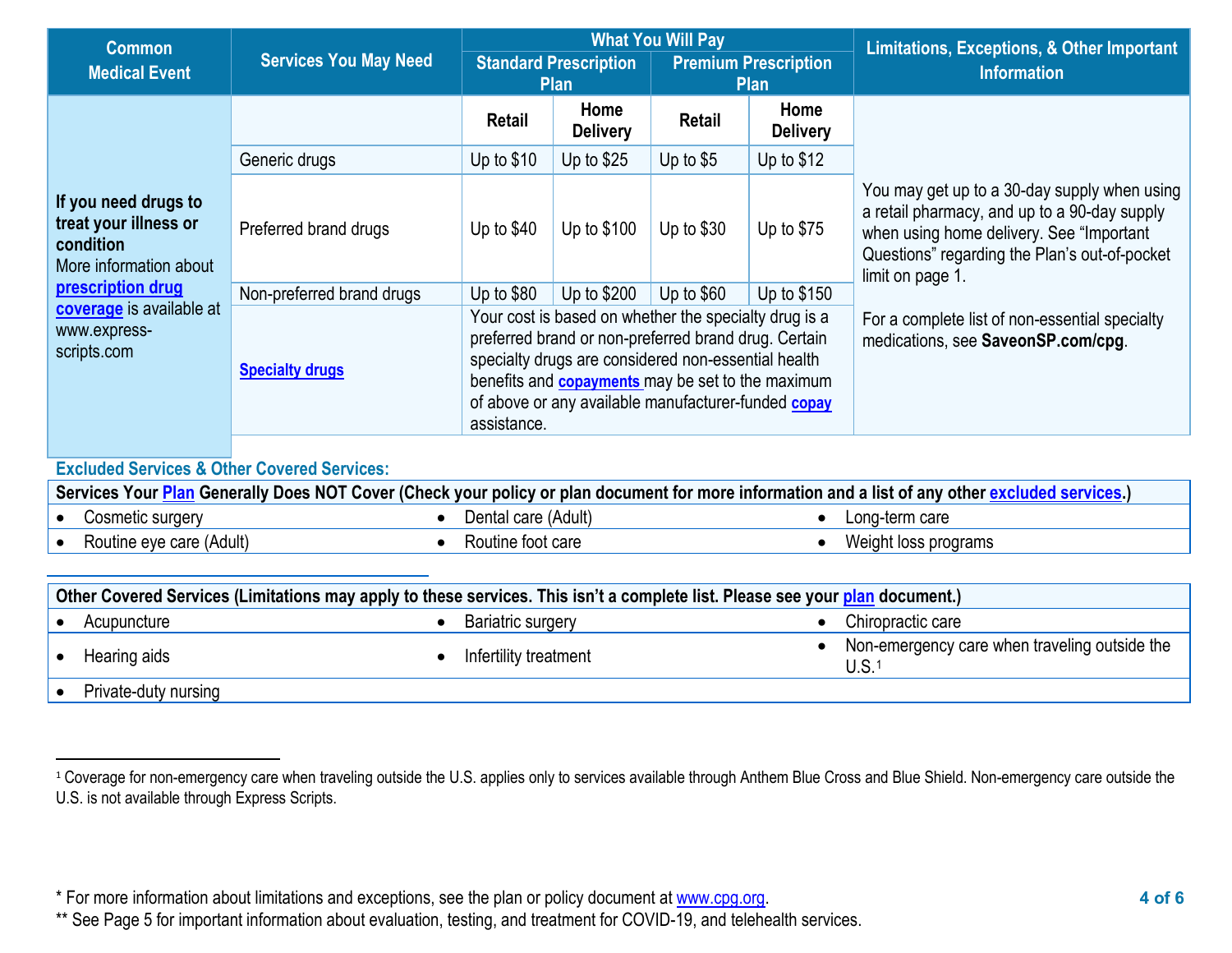<span id="page-4-0"></span>**COVID-19 Evaluation, Testing, and Treatment, and Telehealth Services:** The Medical Trust will waive all copays, deductibles, and coinsurance for its members for healthcare services relating to the evaluation and testing for COVID-19. In addition, the Medical Trust will waive all copays, deductibles, and in-network coinsurance for its active members for healthcare services relating to the treatment of COVID-19. The Medical Trust will also waive all copays, deductibles, and coinsurance for all telehealth services received through vendor platforms. Additionally, the Medical Trust will also allow claims for virtual visits with network and outof-network providers who do not use a telehealth platform offered by Anthem. Standard deductibles, copays, and coinsurance will apply.

Your Rights to Continue Coverage: The Plan's Extension of Benefits program is similar, but not identical, to the healthcare continuation coverage provided under Federal law (known as COBRA) for non-church plans. Because the Plan is a church plan as described under Section 3(33) of ERISA, the Plan is exempt from COBRA requirements[2](#page-4-0). Nonetheless, subscribers and/or their enrolled dependents will have the opportunity to continue benefits for a limited time in certain instances when coverage through the health plan would otherwise cease. Individuals who elect to continue coverage must pay for the coverage. Call (800) 480-9967 for more information.

Your Grievance and Appeals Rights: There are agencies that can help if you have a complaint against you[r plan](https://www.healthcare.gov/sbc-glossary/#plan) for a denial of a [claim.](https://www.healthcare.gov/sbc-glossary/#claim) This complaint is called a [grievance](https://www.healthcare.gov/sbc-glossary/#grievance) or [appeal.](https://www.healthcare.gov/sbc-glossary/#appeal) For more information about your rights, look at the explanation of benefits you will receive for that medica[l claim.](https://www.healthcare.gov/sbc-glossary/#claim) Your [plan](https://www.healthcare.gov/sbc-glossary/#plan) documents also provide complete information to submit a [claim,](https://www.healthcare.gov/sbc-glossary/#claim) [appeal,](https://www.healthcare.gov/sbc-glossary/#appeal) or a [grievance](https://www.healthcare.gov/sbc-glossary/#grievance) for any reason to your [plan.](https://www.healthcare.gov/sbc-glossary/#plan) For more information about your rights, this notice, or assistance, contact Anthem Blue Cross and Blue Shield or Express Scripts as appropriate.

## **Does this plan provide Minimum Essential Coverage? Yes**

[Minimum Essential Coverage](https://www.healthcare.gov/sbc-glossary/#minimum-essential-coverage) generally includes [plans,](https://www.healthcare.gov/sbc-glossary/#plan) [health insurance](https://www.healthcare.gov/sbc-glossary/#health-insurance) available through the [Marketplace](https://www.healthcare.gov/sbc-glossary/#marketplace) or other individual market policies, Medicare, Medicaid, CHIP, TRICARE, and certain other coverage. If you are eligible for certain types of [Minimum Essential Coverage,](https://www.healthcare.gov/sbc-glossary/#minimum-essential-coverage) you may not be eligible for the [premium tax credit.](https://www.healthcare.gov/sbc-glossary/#premium-tax-credits)

#### **Does this plan meet the Minimum Value Standards? Yes**

If your [plan](https://www.healthcare.gov/sbc-glossary/#plan) doesn't meet the [Minimum Value Standards,](https://www.healthcare.gov/sbc-glossary/#minimum-value-standard) you may be eligible for a [premium tax credit](https://www.healthcare.gov/sbc-glossary/#premium-tax-credits) to help you pay for a plan through the [Marketplace.](https://www.healthcare.gov/sbc-glossary/#marketplace)

#### **Language Access Services:**

[Spanish (Español): Para obtener asistencia en Español, llame al (800) 480-9967. [Tagalog (Tagalog): Kung kailangan ninyo ang tulong sa Tagalog tumawag sa (800) 480-9967. [Chinese (中文): 如果需要中文的帮助,请拨打这个号码 (800) 480-9967. [Navajo (Dine): Dinek'ehgo shika at'ohwol ninisingo, kwiijigo holne' (800) 480-9967.

––––––––––––––––––––––*To see examples of how this plan might cover costs for a sample medical situation, see the next section.–––––––––––*–––––––––––

<sup>2</sup> Under Section 4980B(d) of the Code and Treasury Regulation Section 54.4980 B-2, Q. and A. No. 4.

<sup>\*</sup> For more information about limitations and exceptions, see the plan or policy document at [www.cpg.org.](http://www.cpg.org/) **5 of 6**

<sup>\*\*</sup> See Page 5 for important information about evaluation, testing, and treatment for COVID-19, and telehealth services.